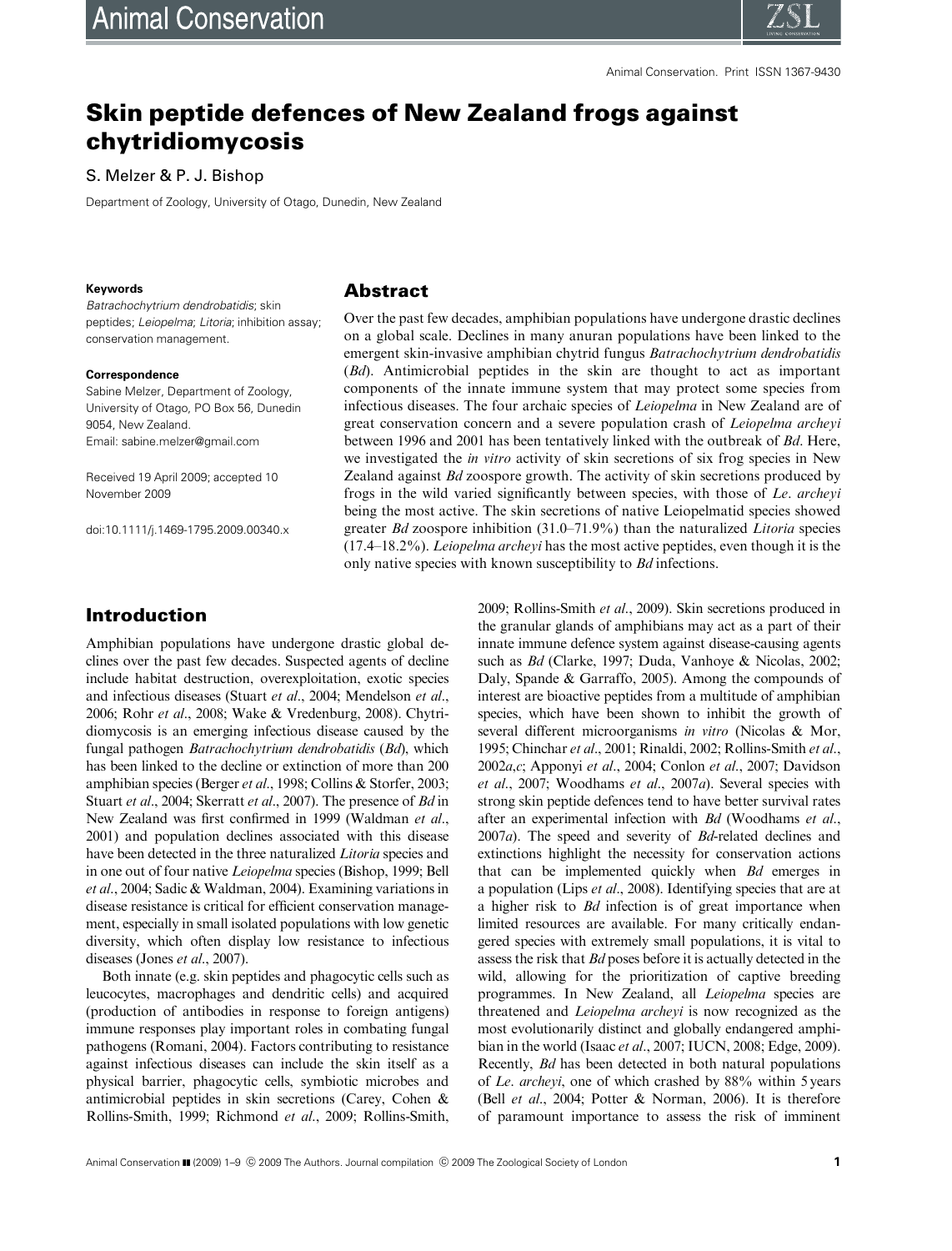extinction by chytridiomycosis of the other three Leiopelma species, which primarily exist in small or isolated populations.

In vitro growth inhibition assays have been widely used to determine the effectiveness of skin secretions and isolated peptides against a range of different microorganisms (Rollins-Smith et al., 2002a; Urban et al., 2007; Mangoni et al., 2008; Sheafor et al., 2008). The skin secretions of Leiopelmatid species contain a variety of novel peptides and compounds with anti-chytrid properties, which are in the process of being identified (S. Melzer, unpubl. data). The peptides present in the skin secretions of Litoria aurea, Litoria ewingii and Litoria raniformis have been fully sequenced (Steinborner et al., 1997a; Rozek et al., 2000a,b).

While the isolated peptides Aurein 2.1 (present in Li. aurea and Li. raniformis) and Caerin 1.1 (present in Li. ewingii) have been tested for their anti-chytrid activity (Woodhams et al., 2006a), the activity of the natural mixtures of skin peptides of these species remain to be quantified. A minimum of 50  $\mu$ M of Caerin 1.1 is needed to completely inhibit the growth of both zoosporangia and zoospores of Bd isolate JEL 197 (Woodhams et al., 2006a). Litoria aurea and Li. raniformis produce between 16 and 17 aurein peptides, 10 of which are found in both species. Aurein 2.1 has a minimum inhibitory concentration of  $200 \mu M$  for both mature cells and zoospores of Bd isolate JEL 197 (Woodhams et al., 2006a).

Variations between studies using isolated peptides and natural mixtures of skin secretions are expected to occur because peptides have been shown to act synergistically (Westerhoff et al., 1995; Matsuzaki et al., 1998; Rollins-Smith et al., 2002b; Patrzykat & Douglas, 2005).

In this study, we establish the relative effectiveness of natural skin peptide mixtures of New Zealand frogs in inhibiting Bd zoospore growth.

# Methods

#### Skin secretion collection

Skin secretions containing peptides were sampled in January and February 2007 from adult/subadult individuals of six species of anurans from the North Island and Maud Island of New Zealand under Department of Conservation permits (WK-20068-RES, NM-19892-RES) and in accordance with procedures approved by the Otago University Animal Ethics Committee (AEC no. 63/06). The species sampled included three naturalized Litoria species from Australia, Li. aurea ( $n = 16$ ), Li. ewingii ( $n = 7$ ) and Li. raniformis  $(n = 9)$  as well as three native Leiopelma species, Le. archevi  $(n = 17)$ , Leiopelma hochstetteri  $(n = 19)$  and Leiopelma *pakeka* ( $n = 9$ ). All frogs were dry swabbed (Medical Wire & Equipment Co. MW 100-100, Corsham, Wiltshire, UK) as described by Hyatt et al. (2007). An in-house SYBR green qPCR assay (S. Herbert et al., unpubl. data), which has been validated against the Taqman qPCR assay (Bishop et al., 2009), was used to diagnose Bd infection. Skin secretions were collected by the non-invasive method of mild transdermal electric stimulation, which has been widely used since 1992 and has no adverse effects on frogs (Tyler, Stone &

Bowie, 1992; Apponyi et al., 2004; Smith et al., 2004). Each frog was captured by hand, held individually in new plastic bags for no longer than 20 min and weighed to the nearest 0.1 g before collecting skin secretions. All frogs were handled using fresh latex gloves for each individual and strict hygiene protocols were adhered to at all times to prevent the potential spread of Bd. To collect skin secretions, individual frogs were held by their back legs, their skin moistened with ultra-purified, deionized water (hereafter referred to as MQW; Millipore, Molsheim, France) and a bipolar platinum electrode was gently applied to the dorsal glands. Stimulus strength was adapted to the size of the frogs, ranging from 1 to 1.4 V (AC), and was administered three times for 10 s each. Skin secretions were washed into a clean polypropylene collection beaker with a total of 12 mL MQW per frog and acidified with 0.1% glacial acetic acid to inactivate endogenous peptidases, if present (Resnick et al., 1991; Steinborner et al., 1997b). The acidified collection solution was kept at  $4^{\circ}$ C and transported to the lab. Each sample was passed over C-18 Sep-Pak cartridges (Waters Corporation, Milford, MA, USA) and eluted with 70% acetonitrile, 29.9% water and 0.1% trifluoroacetic acid  $(v/v/v)$ . The volume of the elute was recorded and 1 mL removed for subsequent calculation of peptide concentration. A micro BCA assay (Pierce, Rockford, IL, USA) was performed to determine the total amount of peptides present in each sample using bradykinin (RPPGFSPFR; Sigma Chemical Co., St Louis, MO, USA) to establish a standard curve (Rollins-Smith et al., 2002c). The remaining sample was then centrifuged to dryness, reconstituted with MQW to a standard concentration of  $100 \mu g \text{ mL}^{-1}$  and sterilized using 0.2- $\mu$ m syringe filters (Corning Inc., Corning, NY, USA) to be used for in vitro growth inhibition assays.

#### Culture and maintenance of Bd

The Bd type isolate JEL 197, which was isolated from Dendrobates azureus from the National Zoological Park, Washington, DC (Longcore, Pessier & Nichols, 1999) was obtained from a cryo-archive (Boyle et al., 2003) held by R. Poulter (University of Otago). The fungus was maintained using standard methods (Rollins-Smith et al.,  $2002b$ ,c) on T-agar plates (1% tryptone), sub-cultured every 7 days by streaking and incubated at 23 °C.

#### Bd growth inhibition assays

Zoospores were harvested by flooding plates with 3 mL of sterile T-broth for 20 min and gently tipping the plate to collect the liquid containing the motile zoospores, without displacing the mature zoosporangia. The total number of viable cells per millilitre was estimated by counting dilutions of zoospores in Lugol's solution (5% iodine, 10% potassium iodide, 85% MQW) using a haemocytometer.

We tested the ability of natural skin secretion mixtures to inhibit Bd zoospore growth as described previously (Rollins-Smith et al., 2002b,c; Woodhams et al., 2006b). For growth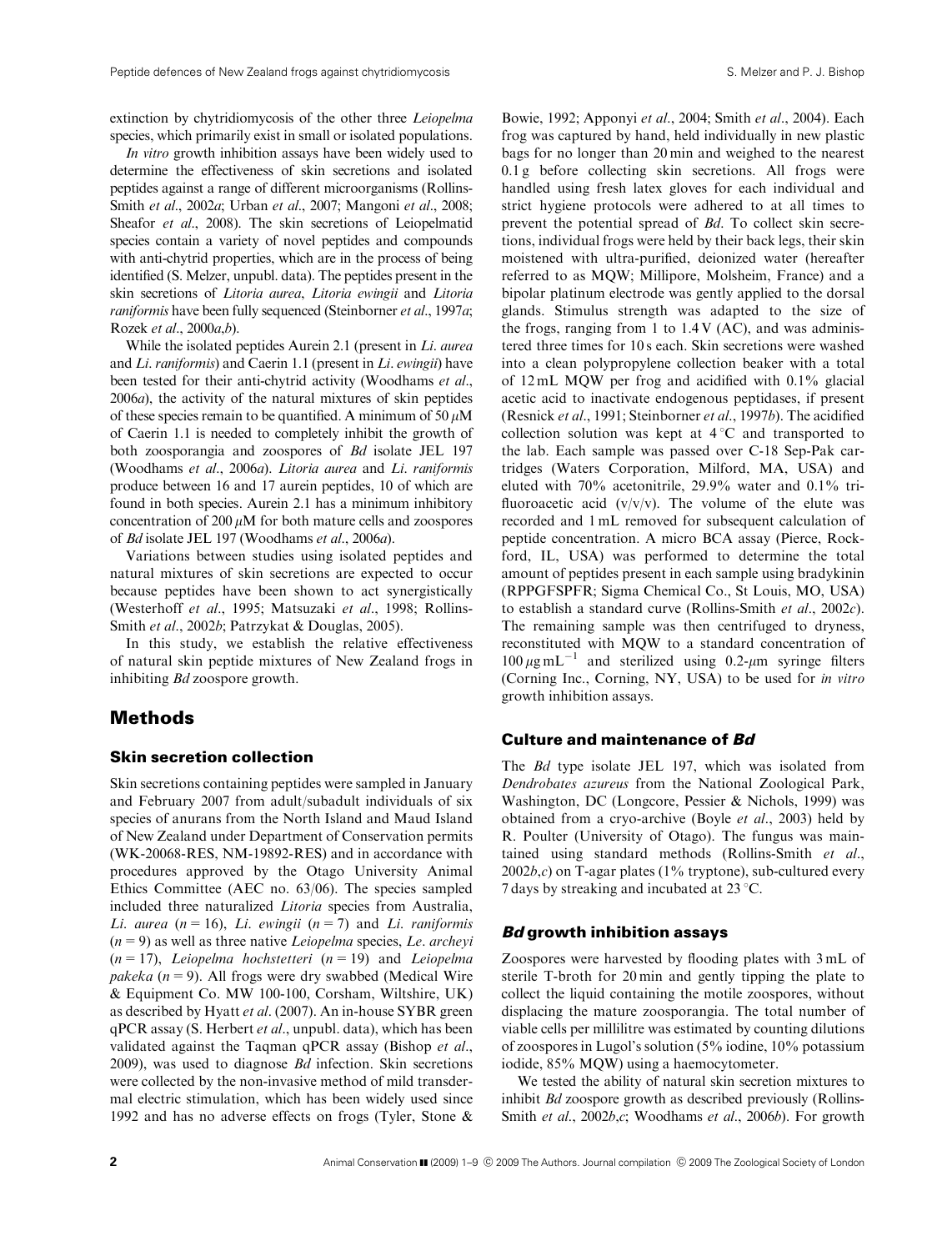inhibition of zoospores,  $5 \times 10^4$  zoospores in 50  $\mu$ L of T-broth were plated in replicates of five in a 96-well microtitre plate (Costar 3596, Corning Inc., Corning, NY, USA). Fifty microlitres of each skin secretion sample was added at a standard concentration of 100  $\mu$ g mL<sup>-1</sup> at a pH of 6.5–7.0 to give a final concentration of  $50 \,\mu\text{g}\,\text{mL}^{-1}$ . Positive control wells  $(50 \,\mu\text{L})$  of live zoospores/50  $\mu$ L of sterile MQW), negative control wells (50  $\mu$ L of heat-killed zoospores/50  $\mu$ L of sterile MQW) and blank wells (50  $\mu$ L of T-broth per 50  $\mu$ L of sterile MOW) were included in each plate in replicates of five. Zoospores were heat-killed at  $65^{\circ}$ C for 10 min in a water bath (Johnson *et al.*, 2003). Plates were covered, wrapped in thin plastic film  $(GLAD^®$  wrap, Auckland, New Zealand) to limit moisture loss, and incubated at  $23^{\circ}$ C. Optical density was measured daily for a week at 492 nm using a Fluostar Omega spectrophotometer (Alphatech systems, Auckland, New Zealand). The relative effectiveness of skin secretions was defined as the quantity of peptides produced and their ability to inhibit Bd zoospore growth. This was calculated by multiplying the per cent growth inhibition at 50  $\mu$ g mL<sup>-1</sup> by the peptide concentration in  $\mu$ g g<sup>-1</sup> bw produced by each frog (Woodhams *et al.*, 2006b; Tennessen et al., 2009).

#### Statistical analyses

To explore if there were differences in Bd growth inhibition, the amount of peptides produced (in  $\mu$ g per gram body weight) and the relative effectiveness of peptides across the six different species, Kruskal–Wallis tests and subsequent post hoc tests (Wilcoxon signed rank tests using a Bonferoniadjusted  $\alpha$  value of  $P = 0.01$ ) were used. All statistics were performed using SPSS version 17 (SPSS Inc., Chicago, IL, USA, 1999).

# Results

#### Peptide yield and activity against Bd

There was a significant difference between the six New Zealand species in the ability of skin secretions to inhibit *Bd* zoospore growth at 50  $\mu$ g mL<sup>-1</sup> ( $\chi^2$  = 33.45; *P*<0.001; Table 1) and in the concentration of skin secretions pro-

duced per gram body weight ( $\chi^2$  = 33.47; P < 0.001; Table 1). Leiopelma archeyi secreted significantly larger quantities of skin peptides than Le. hochstetteri ( $U=38$ ,  $z=-3.9$ ,  $P<0.001$ ), Le. pakeka (U = 19,  $z=-3.1$ ,  $P=0.002$ ) and Li. aurea ( $U = 30$ ,  $z = -43.8$ ,  $P < 0.001$ ). There was no significant difference in the quantities of peptides secreted between either Le. archeyi and Li. ewingii ( $U=42$ ,  $z=-1.1$ ,  $P = 2.88$ ) or *Li. raniformis* ( $U = 61$ ,  $z = -8.35$ ,  $P = 4.26$ ). Comparisons of Bd inhibition showed that Le. archeyi produced skin secretions that were significantly more active against zoospores (71.9% growth inhibition) than Le. hochstetteri (U = 45.5,  $z = -3.7$ ,  $P < 0.001$ ), Li. aurea (U = 18.5,  $z = -4.2$ ,  $P < 0.001$ ), Li. ewingii (U = 9.5,  $z = -3.2$ ,  $P = 0.001$ ) and Li. raniformis (U = 11, z = -3.5, P < 0.001). No significant difference between Le. archeyi and Le. pakeka ( $U= 39$ ,  $z=-2.02$ ,  $P>0.01$ ) was detected. Despite producing the largest quantities of peptides, Li. ewingii possess the least active secretions of the New Zealand species (Table 1). Overall, the skin secretions of native Leiopelma species (31–71.9% growth inhibition) were more effective at inhibiting zoospore growth than the naturalized Litoria species (17.4–18.2% growth inhibition).

# Relative effectiveness of peptide defences against Bd

There was a statistically significant difference in relative peptide defences (skin peptide quantity produced multiplied by their % growth inhibition) among the species tested  $(\chi^2_5 = 37.39; P < 0.001;$  Fig. 1). *Leiopelma archeyi* and Li. ewingii have strong peptide defences based on the quantity and quality of their skin secretions (Fig. 1). While all three Litoria species are generally susceptible to chytridiomycosis in New Zealand, Australia and Tasmania (Berger, 2001; Waldman et al., 2001; Carver, 2004; Sadic & Waldman, 2004; Obendorf & Dalton, 2006), individuals of Le. archeyi in the wild are susceptible to Bd infection but able to eliminate the fungus when held in captivity (Bishop et al., 2009). It remains to be determined if Le. pakeka and Le. hochstetteri are susceptible to Bd infection or develop symptoms of chytridiomycosis. The analysis of the skin

| Table 1 Summary of skin secretion defences of New Zealand species |
|-------------------------------------------------------------------|
|-------------------------------------------------------------------|

|                                    | Peptides recovered $(\mu q q^{-1} b \circ d\vee$<br>weight) |           |        |            | % growth inhibition of Batrachochytrium dendrobatidis at<br>50 $\mu$ g mL <sup>-1</sup> |           |        |    |
|------------------------------------|-------------------------------------------------------------|-----------|--------|------------|-----------------------------------------------------------------------------------------|-----------|--------|----|
| Species                            | Mean                                                        | <b>SE</b> | Median | $\sqrt{n}$ | Mean                                                                                    | <b>SE</b> | Median | n  |
| Leiopelma archey <sup>a</sup>      | 163.2                                                       | 48.3      | 59.1   | 17         | 71.9                                                                                    | 6.9       | 84.0   | 17 |
| Leiopelma hochstetter <sup>a</sup> | 21.3                                                        | 3.4       | 15.2   | 19         | 31.0                                                                                    | 4.5       | 32.0   | 19 |
| Leiopelma pakeka <sup>a</sup>      | 24.9                                                        | 27.9      | 13.1   | 9          | 43.7                                                                                    | 24.9      | 41.0   | 9  |
| Litoria aurea <sup>b</sup>         | 21.2                                                        | 34.4      | 9.9    | 16         | 18.2                                                                                    | 10.4      | 15.5   | 16 |
| Litoria ewingib                    | 181.8                                                       | 151.4     | 108.8  |            | 17.4                                                                                    | 7.3       | 21.0   |    |
| Litoria raniformis <sup>b</sup>    | 72.2                                                        | 23.2      | 51.4   | 9          | 18.2                                                                                    | 2.8       | 16.0   | 9  |

Individuals were induced to secrete by mild electric stimulation.

<sup>a</sup>Native species.

**bNaturalized species from Australia.**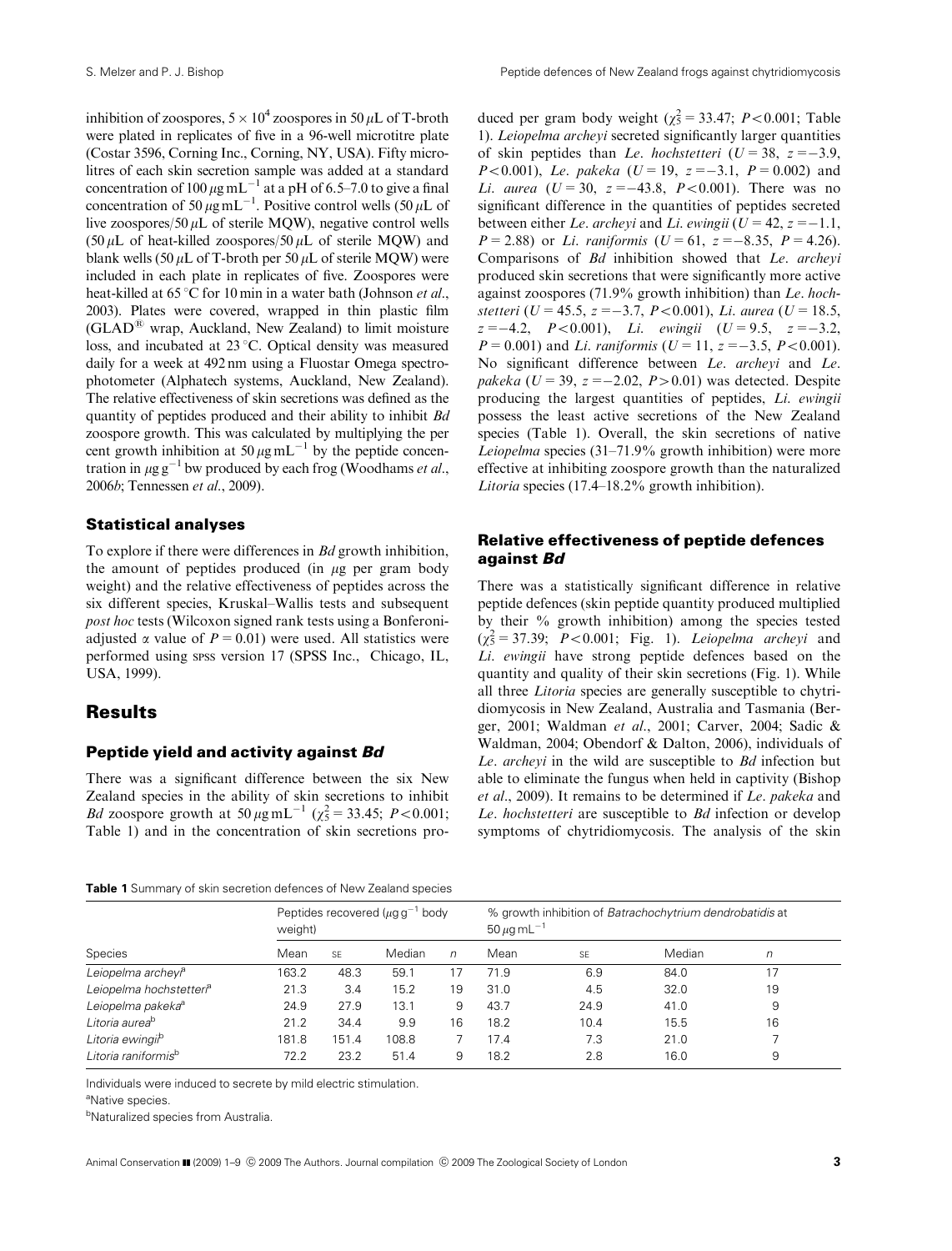

**Figure 1** Relative peptide defences  $(\pm s \epsilon)$  of New Zealand frog species as calculated by multiplying the % growth inhibition of Bd zoospores at concentrations of 50  $\mu$ g mL<sup>-1</sup> by the total amount of peptides produced per gram body weight.

swabs showed Bd zoospores were present on one Li. aurea (65.2 zoospore equivalents) and the Bd presence of one Li. raniformis was equivocal.

# **Discussion**

#### Activity of skin secretions against Bd growth

The present study has provided evidence that the skin secretions of both native and naturalized anuran species in New Zealand can inhibit Bd zoospore growth in vitro. Litoria ewingii and Le. archeyi produce the largest amount of peptides of all six New Zealand species. When comparing the efficacy of skin secretions (at a concentration of  $50 \mu$ g g<sup>-1</sup> bw) to inhibit zoospore growth, the skin peptides of native New Zealand species are among the most active (see Table 1). In addition, Le. archeyi showed great individual variability in both peptide yield and efficacy at inhibiting Bd zoospores in vitro; a pattern that was also found in Centrolene prosoblepon (Woodhams et al., 2006b). However, it is important to note that the total yield of peptides collected may vary dependent on the method of collection. Both mild electric stimulation and Norepinephrine injection cause the contraction of smooth muscle surrounding the granular skin glands and subsequent discharge of secretions, but the effect on peptide yield remains to be quantified. While Le. hochstetteri and Le. pakeka produce lower quantities of peptides, their inhibitory activity is comparatively high. This shows that producing higher quantities of skin peptide mixtures does not necessarily equate to increased inhibition of zoospores growth.

# Relative effectiveness of skin secretions and chytridiomycosis

Of all New Zealand species, Le. archeyi and Li. ewingii have the highest potential to reduce zoospore colonization of the skin or infection intensity based on the amount of skin secretions produced ( $\mu$ gg<sup>-1</sup>) and their ability to inhibit *Bd* zoospore growth in vitro (Fig. 1). However, Bd infections of Le. archeyi have been detected in the Coromandel region, where populations suffered major declines (Bell *et al.*, 2004). In 2006, Le. archeyi from a second population in the Whareorino, were also diagnosed with Bd infections (Smale, 2006), even though no population declines were recorded for the area. Although Le. archeyi is susceptible to infection and reinfection with *Bd* (Bishop et al., 2009; S. Shaw et al., unpubl. data), no clinical signs of chytridiomycosis have ever been reported for this species and individuals are able to self-cure within 2–6 weeks. Similarly, Litoria wilcoxi can eliminate Bd in the wild (Kriger & Hero, 2006) and Taudactylus eungellensis persists with stable Bd infections in Australia (Retallick, McCallum & Speare, 2004). It is possible that the Le. archeyi population in the Whareorino are in an endemic phase of chytridiomycosis and declines in the epidemic phase remained undetected when no monitoring occurred. Alternatively, this species may not be very susceptible to Bd and the population crash in the Coromandel may not have been related to the amphibian chytrid. We suggest that skin peptides might control Bd growth as a first line of defence when initially encountering *Bd*, until further immunological responses can be mounted. Although all of our study animals, except one Li. aurea and one Li. raniformis, tested negative for Bd, we cannot assume they were naive to the pathogen given that individuals can apparently clear themselves of Bd infections.

The relative peptide defences of the three *Litoria* species are variable (Fig. 1) but all are susceptible to Bd infections and show clinical signs of chytridiomycosis in the wild and laboratory, both in Australia and New Zealand (Bell et al., 2004; Carver, 2004; Sadic & Waldman, 2004; Speare et al., 2005;R. Poulter et al., unpubl. data). Interestingly, Le. hochstetteri produces only small amounts of a relatively effective peptide mixture. This semi-aquatic species is sympatric and syntopic with the fully terrestrial Le. archeyi, and therefore likely to have also been exposed to the pathogen. However, a comprehensive New Zealand-wide Bd survey of 420 Le. hochstetteri has failed to detect any symptoms of chytridiomycosis or Bd infection using qPCR (Thurley & Haigh, 2008), despite studies showing that species breeding in permanent water bodies are often more affected by the waterborne amphibian chytrid than terrestrial species (Kriger & Hero, 2007). While the skin peptides of Le. pakeka are among the most effective at inhibiting zoospore growth, the peptide yield of this species is relatively low (Table 1). As a result, the overall peptide defences of Le. pakeka are comparatively low and might not reduce zoospore growth significantly.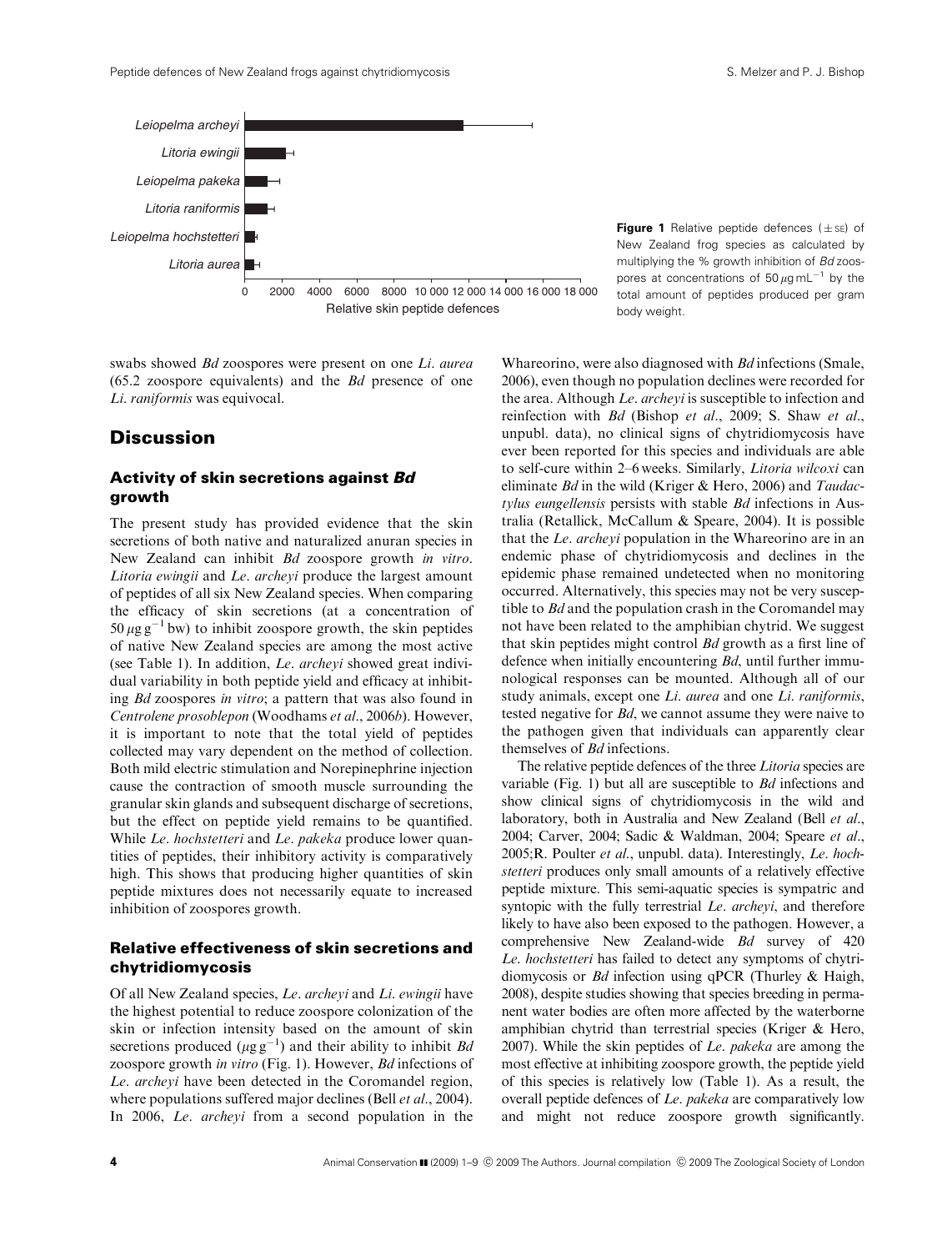Leiopelma pakeka might be seriously affected if the fungus was introduced into these populations. Although, due to its restriction to several off-shore islands with highly controlled access, the chance of an encounter with Bd is relatively low.

Recently, it has been suggested that the role of anuran skin peptides in protecting species from Bd infections in the wild is not clear-cut (Conlon, Iwamuro & King, 2009). For example, Woodhams et al. (2006b) provided correlative evidence suggesting that peptide defences are linked to the persistence of Xenopus laevis and Rana pipiens in the wild, while Bufo boreas, which has weak peptide defences, is endangered. However, species with highly active skin peptides, such as Rana taharumarae or Xenopus tropicalis can still suffer from Bd-related declines (Ali et al., 2001; Parker et al., 2002; Rollins-Smith et al., 2002c). Additionally, Litoria caerulea is highly susceptible to *Bd* infections in the laboratory (Pessier et al., 1999; Berger, Speare & Skerratt, 2005; Woodhams et al., 2007a) and in the wild (Speare & Berger, 2005), despite the fact that it produces moderately effective skin secretions that can inhibit Bd zoospore growth at concentrations of 271  $\mu$ g mL<sup>-1</sup> (Woodhams et al., 2006a). The skin peptides of Litoria lesueuri, Litoria genimaculata, Litoria nannotis, Nyctimystes dayi and Litoria rheocola vary in their effectiveness to inhibit Bd in vitro (Woodhams et al., 2006a) and all of them have been found with *Bd* infections in the wild (Speare & Berger, 2005). Centrolene prosoblepon and Hylomantis lemur were predicted to be comparatively resistant to chytridiomycosis based on the quality and quantity of their skin peptides, but are suffering Bd-related declines in highland sites while populations in lowland sites seem stable (Lips et al., 2006; Woodhams et al., 2006b). Furthermore, there are several species of anurans that do not produce cytolytic peptides in their skin secretions (Conlon et al., 2009; C. Shaw, pers. comm.) and it would be of interest to determine their susceptibility to chytridiomycosis.

#### Factors influencing infection outcome

The level of virulence a pathogen expresses in its host is the result of complex interactions between host immunity, pathogen and environmental context and is not always easily explained by one factor alone (Poulin & Combes, 1999; Wolinska & King, 2009). Many factors are likely to influence the susceptibility to Bd, including developmental stage (Smith et al., 2005), behaviour (Parris, Reese & Storfer, 2006) and environmental conditions (Rohr et al., 2008). Both host and pathogen are highly affected by temperature and moisture; thus changes in these factors can have direct impacts on disease dynamics (Lips et al., 2008). Temperature severely impacts growth rates and infectivity of Bd (Piotrowski, Annis & Longcore, 2004; Woodhams et al., 2008), as well as causing physiological stress to anurans (Reading, 2006). In addition, peptide synthesis and secretion is dependent on a variety of factors such as bacterial flora present on the frog's skin, temperature and exposure to pollutants (Matutte et al., 2000; Harris et al., 2006; Davidson et al., 2007). Symbiotic bacteria on the skin of frogs and salamanders alone can inhibit growth of pathogenic fungi (Harris et al., 2006; Woodhams et al.,

2007b; Banning et al., 2008; Lauer et al., 2008). Certain bacteria resident on amphibian skin produce anti-Bd metabolites, which can reduce morbidity and mortality of infected frogs (Harris et al., 2009). Thus, there seems to be an interaction between the presence of microorganisms and the immune response. The induction of defensive peptide production is altered by the presence of bacteria, with peptide production completely inhibited in a sterile environment (Mangoni *et al.*, 2001). Furthermore, there are indications that peptide synthesis can in turn be impacted by  $Bd$ infection (Woodhams et al., 2007b). The complex interactions between temperature, bacteria and antimicrobial peptide production in amphibians could explain why we see Bdassociated declines of species with skin peptides that showed high *in vitro* efficacy. We show that all three native Leiopelmatid species produce skin secretions that are effective in inhibiting *Bd* zoospore growth in vitro but only small amounts are secreted onto the skin when induced by mild electric stimulation. Based on our results, we therefore recommend to continue the intense conservation management of all three native species.

Future work on the interactions of peptide defences and chytridiomycosis could include studies where susceptibility to Bd of frogs with full skin glands is compared with frogs with emptied glands. Additional studies are needed to determine the quantity of peptides released onto the skin in undisturbed individuals and in response to a Bd infection and finally, to document the complex interactions between peptide production, symbiotic skin bacteria and temperature.

# Acknowledgements

Funding of this work was provided by grants from the James Sharon Watson Conservation Trust, the Society for Research on Amphibians and Reptiles in New Zealand and a University of Otago Post Graduate Scholarship to S. Melzer. We are grateful to the University of Otago for work space and technical support. For help and ongoing advice on the Bd growth inhibition assays, we are greatly indebted to L. Rollins-Smith, D. Woodhams and L. Reinert. I would also like to thank the Frog Research Group at the University of Otago for helpful comments on this paper.

## References

- Ali, M.F., Soto, A., Knoop, F.C. & Conlon, J.M. (2001). Antimicrobial peptides isolated from skin secretions of the diploid frog, Xenopus tropicalis (Pipidae). Biochim. Biophys. Acta 1550, 81–89.
- Apponyi, M.A., Pukala, T.L., Brinkworth, C.S., Maselli, V.M., Bowie, J.H., Tyler, M.J., Booker, G.W., Wallace, J.C., Carver, J.A., Separovic, F., Doyle, J. & Llewellyn, L.E. (2004). Host-defence peptides of Australian anurans: structure, mechanism of action and evolutionary significance. Peptides 25, 1035–1054.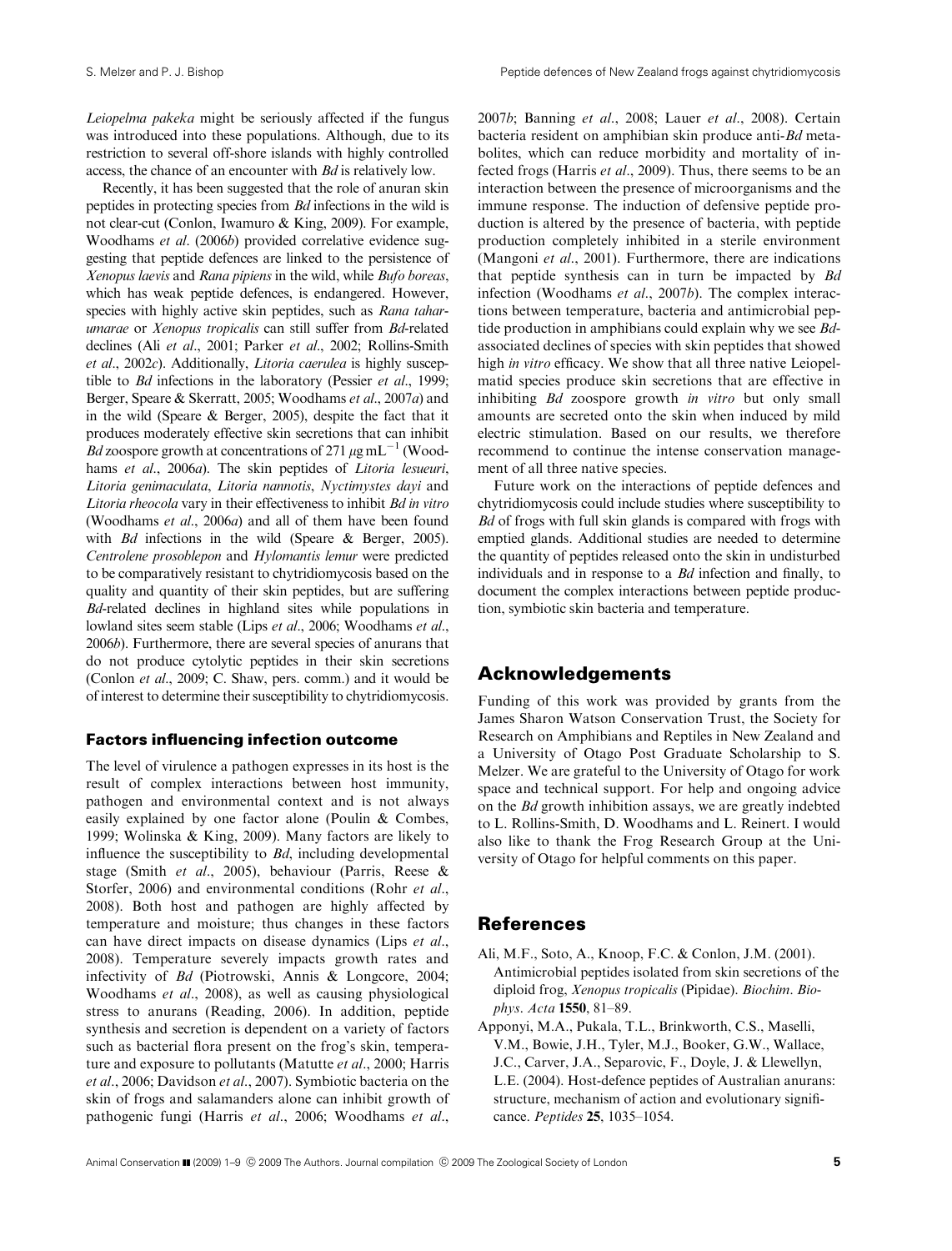Banning, J.L., Weddle, A.L., Wahl, G.W., Simon, M.A., Lauer, A., Walters, R.L. & Harris, R.N. (2008). Antifungal skin bacteria, embryonic survival, and communal nesting in four-toed salamanders, Hemidactylium scutatum. Oecologia 156, 423–429.

Bell, B., Carer, S., Mitchell, N.J. & Pledger, S. (2004). The recent decline of a New Zealand endemic: how and why did populations of Archey's frog Leiopelma archeyi crash over 1996–2001? Biol. Conserv. 120, 189–199.

Berger, L. (2001). Diseases in Australian frogs. PhD thesis, James Cook University, Townsville.

Berger, L., Speare, R., Daszak, P., Green, D.E., Cunningham, A.A., Goggin, C.L., Slocombe, R., Ragan, M.A., Hyatt, A.H., McDonald, K.R., Hines, H.B., Lips, K.R., Marantelli, G. & Parkes, H. (1998). Chytridiomycosis causes amphibian mortality associated with population declines in the rain forests of Australia and Central America. Proc. Natl. Acad. Sci. USA 95, 9031–9036.

Berger, L., Speare, R. & Skerratt, L. (2005). Distribution of Batrachochytrium dendrobatidis and pathology in the skin of green tree frogs (Litoria caerulea) with severe chytridiomycosis. Dis. Aquat. Org. 68, 65–70.

Bishop, P. (1999). Declining frog populations in New Zealand – the New Zealand Frog Survey and possible future directions. N Z J. Zool. 26, 255-256.

Bishop, P., Speare, R., Poulter, R., Butler, M., Speare, B., Hyatt, A. & Haigh, A. (2009). Elimination of chytridiomycosis by Archey's frog, Leiopelma archeyi, a critically endangered New Zealand endemic species. Dis. Aquat. Org. 84, 9–15.

Boyle, D.G., Hyatt, A.D., Daszak, P., Berger, L., Longcore, J.E., Porter, D., Hengstberger, S.G. & Olsen, V. (2003). Cryo-archiving of Batrachochytrium dendrobatidis and other chytridiomycetes. Dis. Aquat. Org. 56, 59–64.

Carey, C., Cohen, N. & Rollins-Smith, L.A. (1999). Amphibian declines: an immunological perspective. Dev. Comp. Immunol. 23, 459–472.

Carver, S.S. (2004). Aspects of amphibian decline: the influence of stress on water balance; chytrid infection on skin function; plus biosecurity and chytrid pathogen pollution. MSc thesis, Ecology, Victoria University, Wellington.

Chinchar, V.G., Wang, J., Murti, G., Carey, C. & Rollins-Smith, L. (2001). Inactivation of Frog Virus 3 and Channel Catfish Virus by Esculentin-2P and Ranatuerin-2P, two antimicrobial peptides isolated from frog skin. Virology 288, 351–357.

Clarke, B.T. (1997). The natural history of amphibian skin secretions, their normal functioning and potential medical applications. Biol. Rev. 72, 365–379.

Collins, J.P. & Storfer, A. (2003). Global amphibian declines: sorting the hypotheses. Divers. Distrib. 9, 89–98.

Conlon, J., Iwamuro, S. & King, J. (2009). Dermal cytolytic peptides and the system of innate immunity in anurans. Trends Comp. Endocrinol. Neurobiol.: Ann. N. Y. Acad. Sci. 1163, 75–82.

Conlon, J.M., Woodhams, D.C., Raza, H., Coquet, L., Leprince, J., Jouenne, T., Vaudry, H. & Rollins-Smith, L.A. (2007). Peptides with differential cytolytic activity from skin secretions of the lemur leaf frog Hylomantis lemur (Hylidae: Phyllomedusinae). Toxicon 50, 489– 506.

Daly, J.W., Spande, T.F. & Garraffo, H.M. (2005). Alkaloids from amphibian skin: a tabulation of over eight-hundred compounds. J. Nat. Prod. 68, 1556–1575.

Davidson, C., Benard, M.F., Shaffer, H.B., Parker, J.M., O'Leary, C., Conlon, J.M. & Rollins-Smith, L.A. (2007). Effects of chytrid and carbaryl exposure on survival, growth and skin peptide defenses in foothill yellow-legged frogs. Environ. Sci. Technol. 41, 1771–1776.

Duda, T.F., Vanhoye, D. & Nicolas, P. (2002). Roles of diversifying selection and coordinated evolution in the evolution of amphibian antimicrobial peptides. Mol. Biol. Evol. 19, 858–864.

Edge. (2009). The Zoological Society of London 2008: top 100 evolutionarily distinct and globally endangered amphibians. Available at [http://www.edgeofexistence.org/](http://www.edgeofexistence.org/amphibians) [amphibians \(accessed 4 December 2009\).](http://www.edgeofexistence.org/amphibians)

Harris, R.N., Brucker, R.M., Walke, J.B., Becker, M.H., Schwantes, C.R., Flaherty, D.C., Lam, B.A., Woodhams, D.C., Briggs, C.J., Vredenburg, V.T. & Minbiole, K.P. (2009). Skin microbes on frogs prevent morbidity and mortality caused by a lethal skin fungus. Int. Soc. Microb. Ecol. J. 3, 818–824.

Harris, R.N., James, T.Y., Lauer, A., Simon, M.A. & Pate, A. (2006). Amphibian pathogen Batrachochytrium dendrobatidis is inhibited by the cutaneous bacteria of amphibian species. EcoHealth 3, 53-56.

Hyatt, A.D., Boyle, D.G., Olsen, V., Boyle, D.B., Berger, L., Obendorf, D., Dalton, A., Kriger, K., Hero, M., Hines, H., Phillott, R., Campbell, R., Marantelli, G., Gleason, F. & Colling, A. (2007). Diagnostic assays and sampling protocols for the detection of Batrachochytrium dendrobatidis. Dis. Aquat. Org. 73, 175–192.

Isaac, N.J.B., Turvey, S.T., Collen, B., Waterman, C. & Baillie, J.E.M. (2007). Mammals on the EDGE: conservation priorities based on threat and phylogeny. PLoS ONE 2, e296. (Online DOI: [10.1371/journal.pone.0000296\).](10.1371/journal.pone.0000296)

IUCN. (2008). An analysis of Amphibians on the 2008 IUCN Red List. Available at [http://www.iucnredlist.org/](http://www.iucnredlist.org/amphibians) [amphibians \(accessed 4 December 2009\).](http://www.iucnredlist.org/amphibians)

Johnson, M., Berger, L., Phillips, L. & Speare, R. (2003). In vitro evaluation of chemical disinfectants and physical techniques against the amphibian chytrid, Batrachochytrium dendrobatidis. Dis. Aquat. Org. 57, 255–260.

Jones, M.E., Jarman, P.J., Lees, C.M., Hesterman, H., Hamede, R.K., Mooney, N.J., Mann, D., Pukk, C.E., Bergfeld, J. & McCallum, H. (2007). Conservation management of tasmanian devils in the context of an emerging, extinction-threatening disease: devil facial tumor disease. Ecohealth 4, 326–337.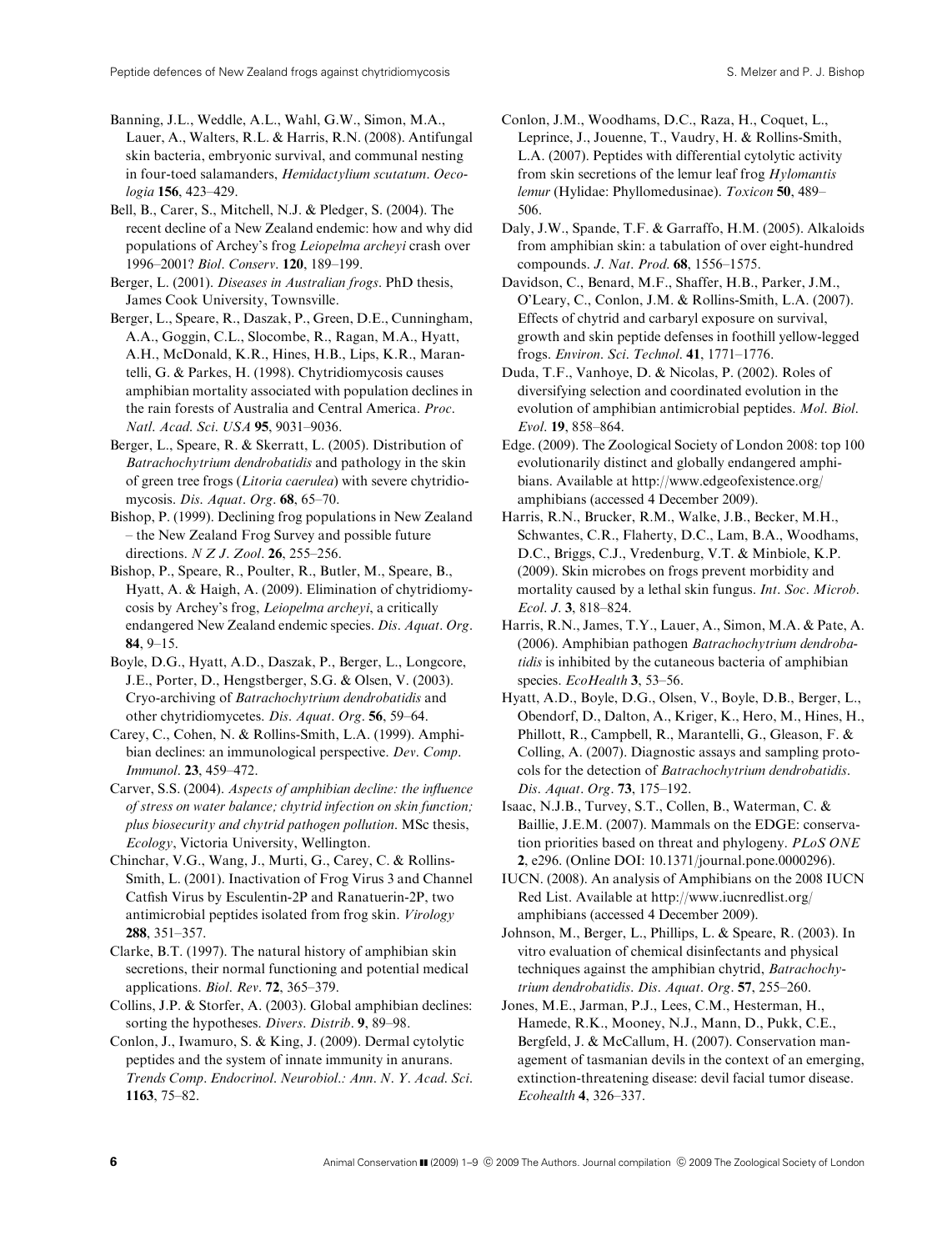Kriger, K.M. & Hero, J. (2006). Survivorship in wild frogs infected with chytridiomycosis. EcoHealth 3, 171-177.

Kriger, K.M. & Hero, J.-M. (2007). The chytrid fungus Batrachochytrium dendrobatidis is non-randomly distributed across amphibian breeding habitats. Divers. Distrib. 13, 781–788.

Lauer, A., Simon, M.A., Banning, J.L., Lam, B.A. & Harris, R.N. (2008). Diversity of cutaneous bacteria with antifungal activity isolated from female four-toed salamanders. Isme J. 2, 145–157.

Lips, K.R., Brem, F., Brenes, R., Reeve, J.D., Alford, R.A., Voyles, J., Carey, C., Livo, L., Pessier, A.P. & Collins, J.P. (2006). Emerging infectious disease and the loss of biodiversity in a Neotropical amphibian community. Proc. Natl. Acad. Sci. USA 102, 3165–3170.

Lips, K.R., Diffendorfer, J., Mendelson, J.R. III & Sears, M.W. (2008). Riding the wave: reconciling the roles of disease and climate change in amphibian declines. PLoS Biol. 6, 441–454.

Longcore, J.E., Pessier, A.P. & Nichols, D.K. (1999). Batrachochytrium dendrobatidis gen. et sp. nov., a chytrid pathogenic to amphibians. Mycologia 91, 219–227.

Mangoni, M.L., Maisetta, G., Luca, M.D., Gaddi, L.M.H., Esin, S., Florio, W., Brancatisano, F.L., Barra, D., Campa, M. & Batoni, G. (2008). Comparative analysis of the bactericidal activities of amphibian peptide analogues against multidrug-resistant nosocomial bacterial strains. Antimicrob. Agents Chemother. 52, 85–91.

Mangoni, M.L., Miele, R., Renda, T.G., Barra, D. & Simmaco, M. (2001). The synthesis of antimicrobial peptides in the skin of Rana esculenta is stimulated by microorganisms. FASEB J. 15, 1431–1432.

Matsuzaki, K., Mitani, Y., Akada, K.-y., Murase, O., Yoneyama, S., Zasloff, M. & Miyajima, K. (1998). Mechanism of synergism between antimicrobial peptides Magainin 2 and PGLa. Biochemistry 37, 15144–15153.

Matutte, B., Storey, K.B., Knoop, F.C. & Conlon, J.M. (2000). Induction of synthesis of an antimicrobial peptide in the skin of the freeze-tolerant frog, Rana sylvatica, in response to environmental stimuli. Febs Lett. 483, 135–138.

Mendelson, J.R.I., Lips, K.R., Gagliardo, R.W., Rabb, G.B., Collins, J.P., Diffendorfer, J.E. Daszak, P., Ibanez, R., Zippel, K.C., Lawson, D.P., Wright, K.M., Stuart, S.N., Gascon, C., Silva, H.R.d., Burrowes, P.A., Joglar, R.L., Marca, E.L., Lötters, S., Preez, L.H.d., Weldon, C., Hyatt, A., Rodriguez-Mahecha, J.V., Robertson, S.H.H., Lock, B., Raxworthy, C.J., Frost, D.R., Lacy, R.C., Alford, R.A., Campbell, J.A., Parra-Olea, G., Bolaños, F., Domingo, J.J.C., Halliday, T., Murphy, J.B., Wake, M.H., Coloma, L.A., Kuzmin, S.L., Price, M.S., Howell, K.M., Lau, M., Pethiyagoda, R., Boone, M., Lannoo, M.J., Blaustein, A.R., Dobson, A., Griffiths, R.A., Crump, M.L., Wake, D.B. & Brodie, E.D.J. (2006). Confronting amphibian declines and extinctions. Science 313, 47–48.

Nicolas, P. & Mor, A. (1995). Peptides as weapons against mircoorganisms in the chemical defense system of vertebrates. Annu. Rev. Microbiol. 49, 277–304.

Obendorf, D. & Dalton, A. (2006). A survey for the presence of the amphibian chytrid fungus (Batrachochytrium dendrobatidis) in Tasmania. Pap. Proc. Roy. Soc. T. 140, 25–29.

Parker, J.M., Mikaelian, I., Hahn, N. & Diggs, H.E. (2002). Clinical diagnosis and treatment of epidermal chytridiomycosis in African clawed frogs (Xenopus tropicalis). Comp. Med. 52, 265–268.

Parris, M.J., Reese, E. & Storfer, A. (2006). Antipredator behaviour of chytridiomycosis-infected northern leopard frog (Rana pipiens) tadpoles. Can. J. Zool. 84, 58–65.

Patrzykat, A. & Douglas, S.E. (2005). Antimicrobial peptides: cooperative approaches to protection. Protein Pep. Lett. 12, 19–25.

Pessier, A.P., Nichols, D.K., Longcore, J.E. & Fuller, M.S. (1999). Cutaneous chytridiomycosis in poison dart frogs (Dendrobates spp.) and White's tree frogs (Litoria caerulea). J. Vet. Diagn. Investig. 11, 194–199.

Piotrowski, J.S., Annis, S.L. & Longcore, J.F. (2004). Physiology of Batrachochytrium dendrobatidis, a chytrid pathogen of amphibians. Mycologia 96, 9–15.

Potter, J.S. & Norman, R.J.d. (2006). Veterinary care of captive Archey's frogs, Leiopelma archeyi, at Auckland Zoo. Kokako 13, 19–26.

Poulin, R. & Combes, C. (1999). The concept of virulence: interpretations and implications – comment. Parasitol. Today 15, 474–475.

Reading, C.J. (2006). Linking global warming to amphibian declines through its effects on female body condition and survivorship. Oecologia 151, 125-131.

Resnick, N.M., Maloy, W.L., Guy, H.R. & Zasloff, M. (1991). A novel endopeptidase from Xenopus that recognizes alpha-helical secondary structure. Cell 66, 541.

Retallick, R.W., McCallum, H. & Speare, R. (2004). Endemic infection of the amphibian chytrid fungus in a frog community post-decline. PLoS Biol. 2, 1965–1971.

Richmond, J.Q., Savage, A.E., Zamudio, K.R. & Rosenblum, E.B. (2009). Toward immunogenetic studies of amphibian chytridiomycosis: linking innate and acquired immunity. BioScience 59, 311–320.

Rinaldi, A.C. (2002). Antimicrobial peptides from amphibian skin: an expanding scenario. Curr. Opin. Chem. Biol. 6, 799–804.

Rohr, J.R., Raffel, T.R., Romansic, J.M., McCallum, H. & Hudson, P.J. (2008). Evaluating the links between climate, disease spread, and amphibian declines. Proc. Natl. Acad. Sci. USA 105, 17436–17441.

Rollins-Smith, L.A. (2009). The role of amphibian antimicrobial peptides in protection of amphibians from pathogens linked to global amphibian declines. Biochim. Biophys. Acta (BBA) – Biomembranes 1788, 1593–1599.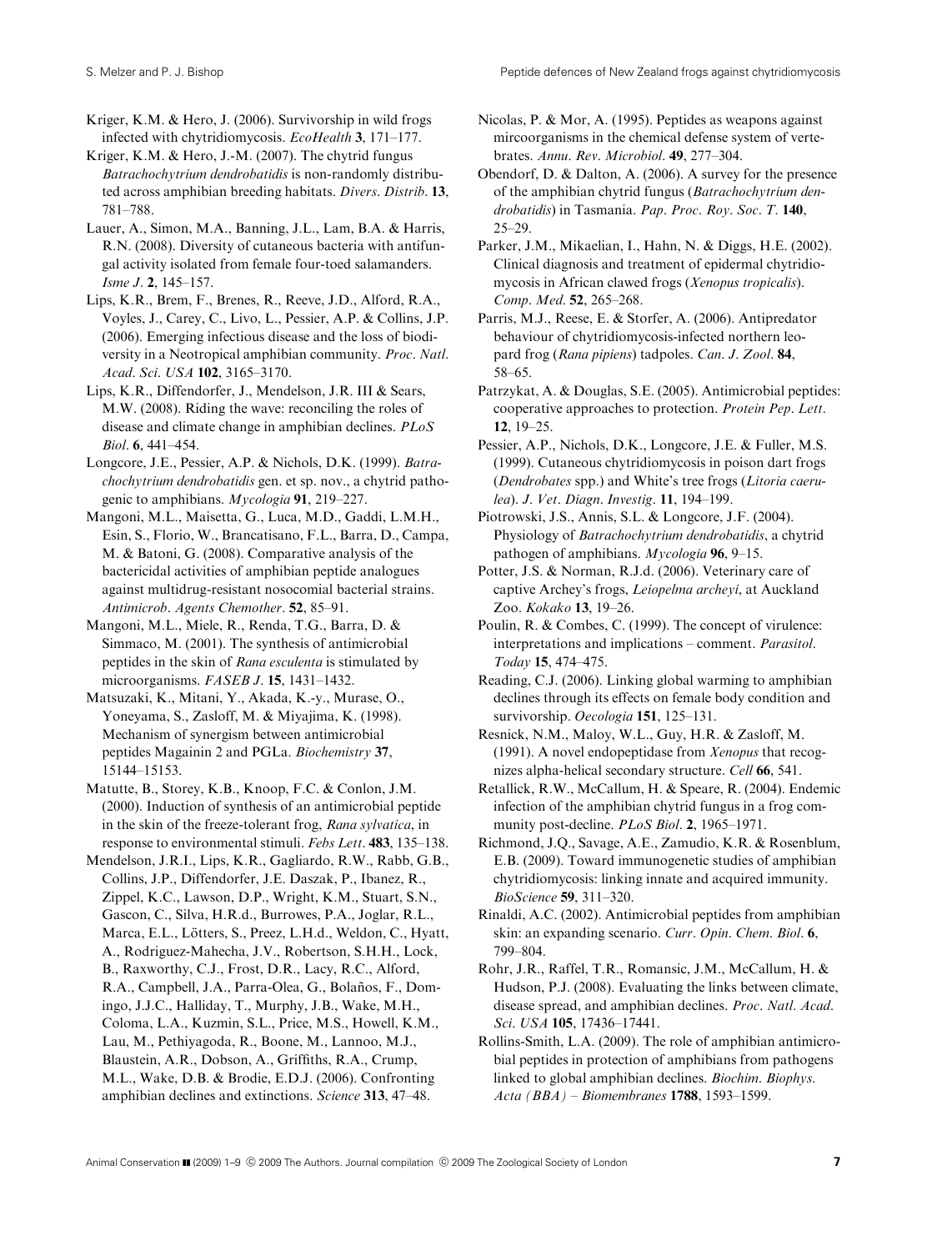Rollins-Smith, L.A., Carey, C., Longcore, J., Doersam, J.K., Boutte, A., Bruzgal, J.E. & Conlon, J.M. (2002a). Activity of antimicrobial skin peptides from ranid frogs against Batrachochytrium dendrobatidis, the chytrid fungus associated with global amphibian declines. Dev. Comp. Immunol. 26, 471–479.

Rollins-Smith, L.A., Doersam, J.K., Longcore, J.E., Taylor, S.K., Shamblin, J.C., Carey, C. & Zasloff, M.A. (2002b). Antimicrobial peptide defenses against pathogens associated with global amphibian declines. Dev. Comp. Immunol. 26, 63–72.

Rollins-Smith, L.A., Ramsey, J.P., Reinert, L.K., Woodhams, D.C., Livo, L.J. & Carey, C. (2009). Immune defenses of Xenopus laevis against Batrachochytrium dendrobatidis. Front. Biosci. S1, 68–91.

Rollins-Smith, L.A., Reinert, L.K., Miera, V. & Conlon, J.M. (2002c). Antimicrobial peptide defenses of the Tarahumara frog, Rana tarahumarae. Biochem. Biophys. Res. Commun. 297, 361–367.

Romani, L. (2004). Immunity to fungal infections. Nature Rev. Immunol. 4, 11–24.

Rozek, T., Bowie, J.H., Wallace, J.C. & Tyler, M.J. (2000a). The antibiotic and anticancer active aurein peptides from the Australian Bell Frogs Litoria aurea and Litoria raniformis. Part 2. Sequence determination using electrospray mass spectrometry. Rapid Commun. Mass Spectrom. 14, 2002–2011.

Rozek, T., Wegener, K.L., Bowie, J.H., Olver, I.N., Carver, J.A., Wallace, J. & Tyler, M. (2000b). The antibiotic and anticancer active aurein peptides from the Australian bell frogs Litoria aurea and Litoria raniformis. Eur. J. Biochem. 267, 5330–5341.

Sadic, E. & Waldman, B. (2004). Rapid detection of amphibian chytrid fungus by PCR assay. Captivity, reintroduction and disease control technologies for amphibians. Werribee: Amphibian Research Centre.

Sheafor, B., Davidson, E.W., Parr, L. & Rollins-Smith, L. (2008). Antimicrobial peptide defenses in the salamander, Ambystoma tigrinum, against emerging amphibian pathogens. J. Wildl. Dis. 44, 226–236.

Skerratt, L.F., Berger, L., Speare, R., Cashins, S., McDonald, K.R., Phillott, A.D., Hines, H.B. & Kenyon, N. (2007). Spread of chytridiomycosis has caused the rapid global decline and extinction of frogs. Ecohealth 4, 125–134.

Smale, A. (2006). Archey's frog emergency translocation-DOCDM-28159. Unpublished report. Department of Conservation, Waikato Conservancy, Hamilton.

Smith, B., Hayasaka, Y., Tyler, M. & Williams, B. (2004). Beta-caryophyllene in the skin secretion of the Australian green tree frog, Litoria caerulea: an investigation of dietary sources. Aust. J. Zool. 52, 521–530.

Smith, K.G., Weldon, C., Conradie, W. & du Preez, L.H. (2005). Relationships among size, development, and Batrachochytrium dendrobatidis infection in African tadpoles. Dis. Aquat. Org. 74, 159–164.

Speare, R. & Berger, L. (2005). Chytridiomycosis status of wild amphibians in Australia. Available at http://

www.jcu.edu.au/school/phtm/PHTM/frogs/chy-au[status.htm \(accessed 28 September 2009\).]().)

Speare, R., Skerratt, L., Hines, B.L.H., Hyatt, A., Mendez, D., McDonald, K., Hero, J., Marantelli, G., Muller, R., Alford, R. & Woods, R. (2005). A project that designs and trials a pilot survey to map the distribution of chytridiomycosis (caused by the amphibian chytrid) in Australian frogs. Vol. 64. Canberra: Department of Environment and Heritage.

Steinborner, S.T., Bowie, J.H., Tyler, M.J. & Wallace, J.C.  $(1997a)$ . An unusual combination of peptides from the skin glands of Ewing's tree frog, Litoria ewingi. Sequence determination and antimicrobial activity. Aust. J. Chem. 50, 889–894.

Steinborner, S.T., Waugh, R.J., Bowie, J.H., Wallace, J.C., Tyler, M.J. & Ramsay, S.L. (1997b). New caerin antibacterial peptides from the skin glands of the Australian tree frog Litoria xanthomera. J. Pept. Sci. 3, 181–185.

Stuart, S.N., Chanson, J.S., Cox, N.A., Young, B.E., Rodrigues, A.S.L., Fischman, D.L. & Waller, R.W. (2004). Status and trends of amphibian declines and extinctions worldwide. Science 306, 1783–1786.

Tennessen, J.A., Woodhams, D.C., Chaurand, P., Reinert, L.K., Billheimer, D., Shyr, Y., Caprioli, R.M., Blouin, M.S. & Rollins-Smith, L.A. (2009). Variations in the expressed antimicrobial peptide repertoire of northern leopard frog (Rana pipiens) populations suggest intraspecies differences in resistance to pathogens. Dev. Comp. Immunol. 33, 1247–1257.

Thurley, T. & Haigh, A. (2008). Hochstetter's frog amphibian chytrid fungus survey 2008. Hamilton: Waikato Conservancy, New Zealand Department of Conservation.

Tyler, M., Stone, D. & Bowie, J. (1992). A novel method for the release and collection of dermal, glandular secretions from the skin of frogs. J. Pharmacol. Toxicol. Methods 28, 199–200.

Urban, E., Nagy, E., Pal, T., Sonnevend, A. & Conlon, J.M. (2007). Activities of four frog skin-derived antimicrobial peptides (temporin-1DRa, temporin-1Va and the melittinrelated peptides AR-23 and RV-23) against anaerobic bacteria. Int. J. Antimicrob. Agents 29, 317–321.

Wake, D.B. & Vredenburg, V.T. (2008). Are we in the midst of the sixth mass extinction? A view from the world of amphibians. Proc. Natl. Acad. Sci. USA 105, 11466–11473.

Waldman, B., van de Wolfshaar, K.E., Klena, J.D., Andjic, V., Bishop, P. & Norman, R. (2001). Chytridiomycosis in New Zealand frogs. Surveillance 28, 9–11.

Westerhoff, H.V., Zasloff, M., Rosner, J.L., Hendler, R.W., Waal, A.D., Gomes, A.V., Jongsma, A.P.M., Riethorst, A. & Juretic, D. (1995). Functional synergism of the magainins PGLa and magainin-2 in Escherichia coli, tumor cells and liposomes. Eur. J. Biochem. 228, 257–264.

Wolinska, J. & King, K.C. (2009). Environment can alter selection in host–parasite interactions. Trends Parasitol. 25, 236–244.

Woodhams, D.C., Alford, R.A., Briggs, C.J., Johnson, M. & Rollins-Smith, L.A. (2008). Life-history trade-offs